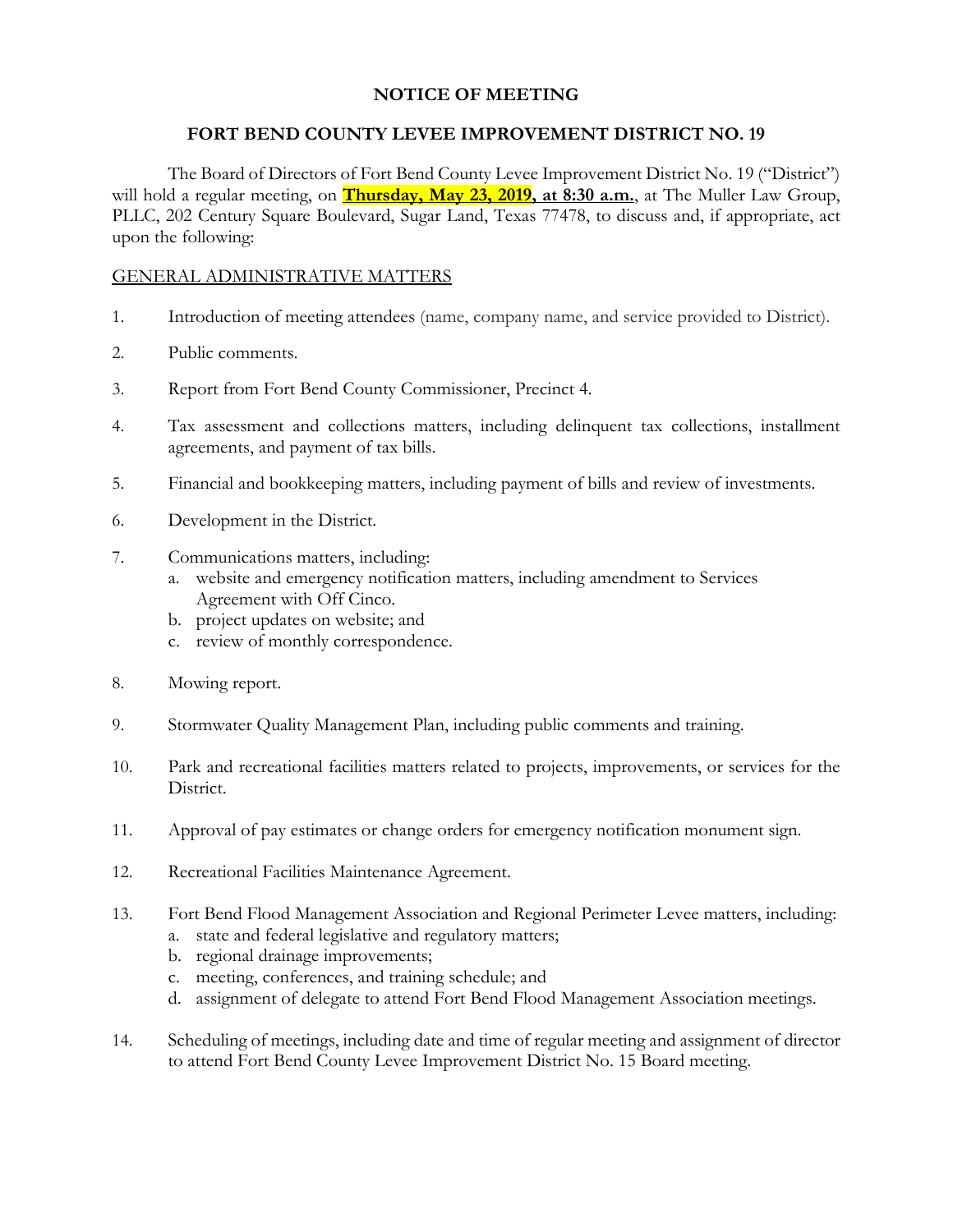15. Travel Reimbursement Guidelines and Director Expenses for Association of Water Board Directors summer conference.

## **Scheduled 10-minute recess.**

## OPERATION AND CONSTRUCTION MATTERS

- 16. Report on recent storm and Brazos River event and Fort Bend County emergency operations exercise.
- 17. General operations matters, including:
	- a. report on repairs and maintenance; and
	- b. pending or proposed claims for federal or state reimbursement.
- 18. Emergency operations matters, including:
	- a. vehicular access improvements; and
	- b. revisions to Emergency Action Plan.
- 19. Steep Bank Creek Pump Station matters, including:
	- a. report and recommendations from Technical Committee;
	- b. automated rainfall and water elevation gauges, including data collection, storage, and reporting systems;
	- c. site paving for supplemental pumps, including:
		- i. approval of pay applications or change orders; and
	- d. proposed facility expansion, including:
		- i. Cost Sharing Agreement.
- 20. Regional drainage projects and capital improvements, including:
	- a. report on revised Fort Bend County Drainage District Criteria;
	- b. Lost Creek Pump Station, including:
		- i. update on 2D watershed modeling; and
	- c. watershed interconnects.
- 21. Third-party engineering review of District facilities, including update on Phase 3 report.
- 22. Other Engineering Matters related to other projects, improvements, or services, including: a. deeds, easements, and consents to encroachment.
- 23. Project Financing Matters, including:
	- a. review of projects proposed for funding from bond proceeds; and
	- b. FEMA Hazard Mitigation Fund Application, including:
		- i. proposal for consulting services.
- 24. Minutes.
- 25. Review of projects and activities, including:
	- a. completed and pending action items;
	- b. new action items;
	- c. decision register; and
	- d. project tracking spreadsheet.